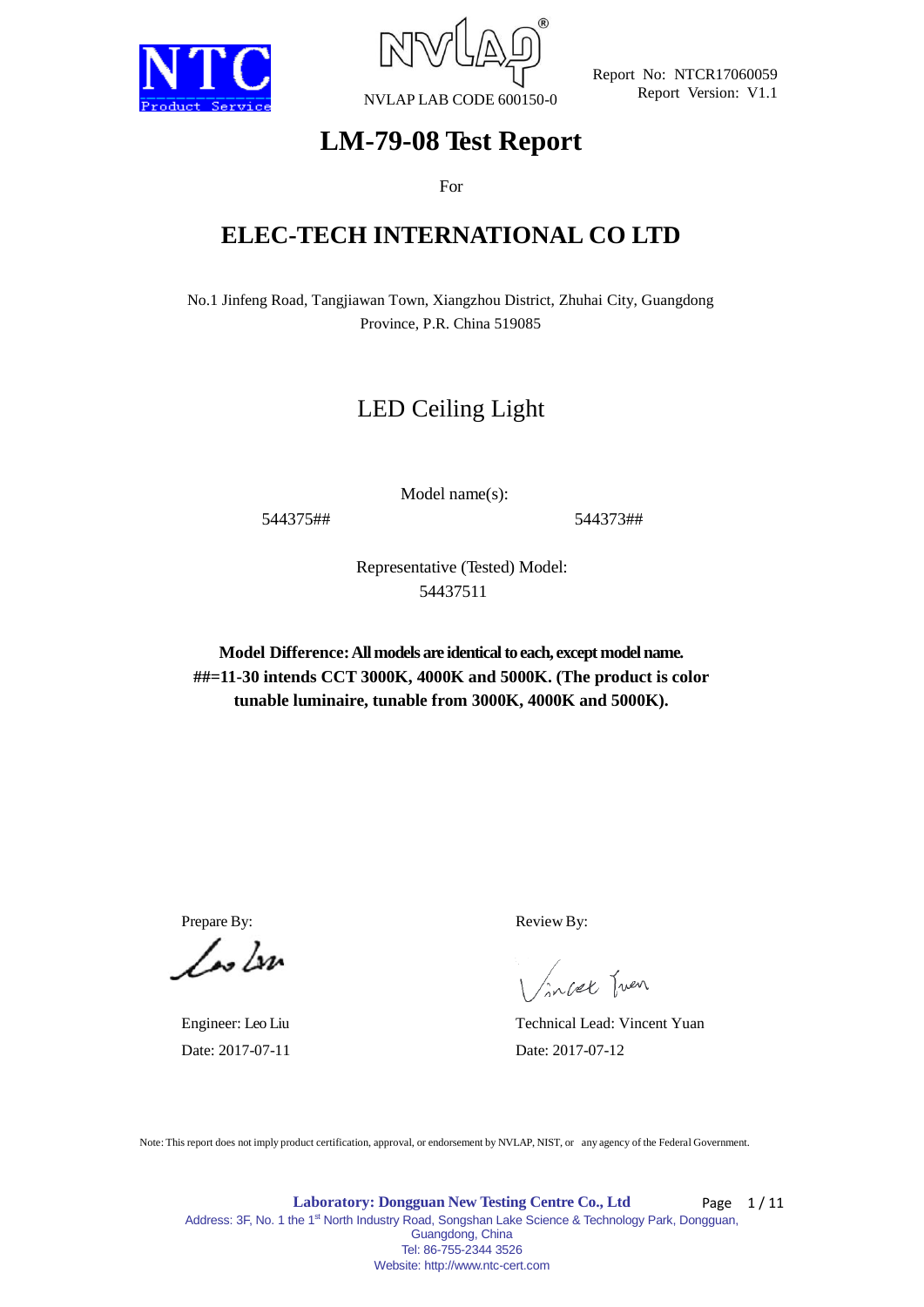

 $\circledR$ NVLAP LAB CODE 600150-0

|                                        | Client Name: ELEC-TECH INTERNATIONAL CO LTD                    |
|----------------------------------------|----------------------------------------------------------------|
| Brand Name: ETI                        |                                                                |
|                                        | Model Number: 544373##, 544375## (##=11-30)                    |
|                                        | Product type: LED Light Engine                                 |
|                                        | Rating Input: AC120V, 60Hz, 24W                                |
| Declared CCT: 3000K                    |                                                                |
| Declared Light output: 1600lm          |                                                                |
| LED Manufacturer: Samsung              |                                                                |
|                                        | LED Model: SPMWHX229A                                          |
| LED Quantity:                          | 60 pcs                                                         |
| Forward current of LED Chip: 100 mA    |                                                                |
| Date of Receipt Samples: 2017-06-18    |                                                                |
| Quantity of Receipt Samples: 3         |                                                                |
| Sample Number: 170618007-S1            |                                                                |
| <b>Laboratory Information:</b>         |                                                                |
|                                        | Test Laboratory: Dongguan New Testing Centre Co., Ltd          |
| Laboratory Address:                    | 3F, No. 1 the 1st North Industry Road, Songshan Lake Science & |
|                                        | Technology Park, Dongguan, Guangdong, China                    |
| Laboratory Contact Name:               | Neil Zhong                                                     |
| Laboratory Contact E-mail:             | Neil_ntc@163.com                                               |
| <b>Report Information</b>              |                                                                |
| Issued Date of Test Report: 2017-07-12 |                                                                |
| Revised Date of Test Report: N/A       |                                                                |
|                                        | Test Report No.: NTCR17060059                                  |
| Remark (If applicable) N/A             |                                                                |
|                                        |                                                                |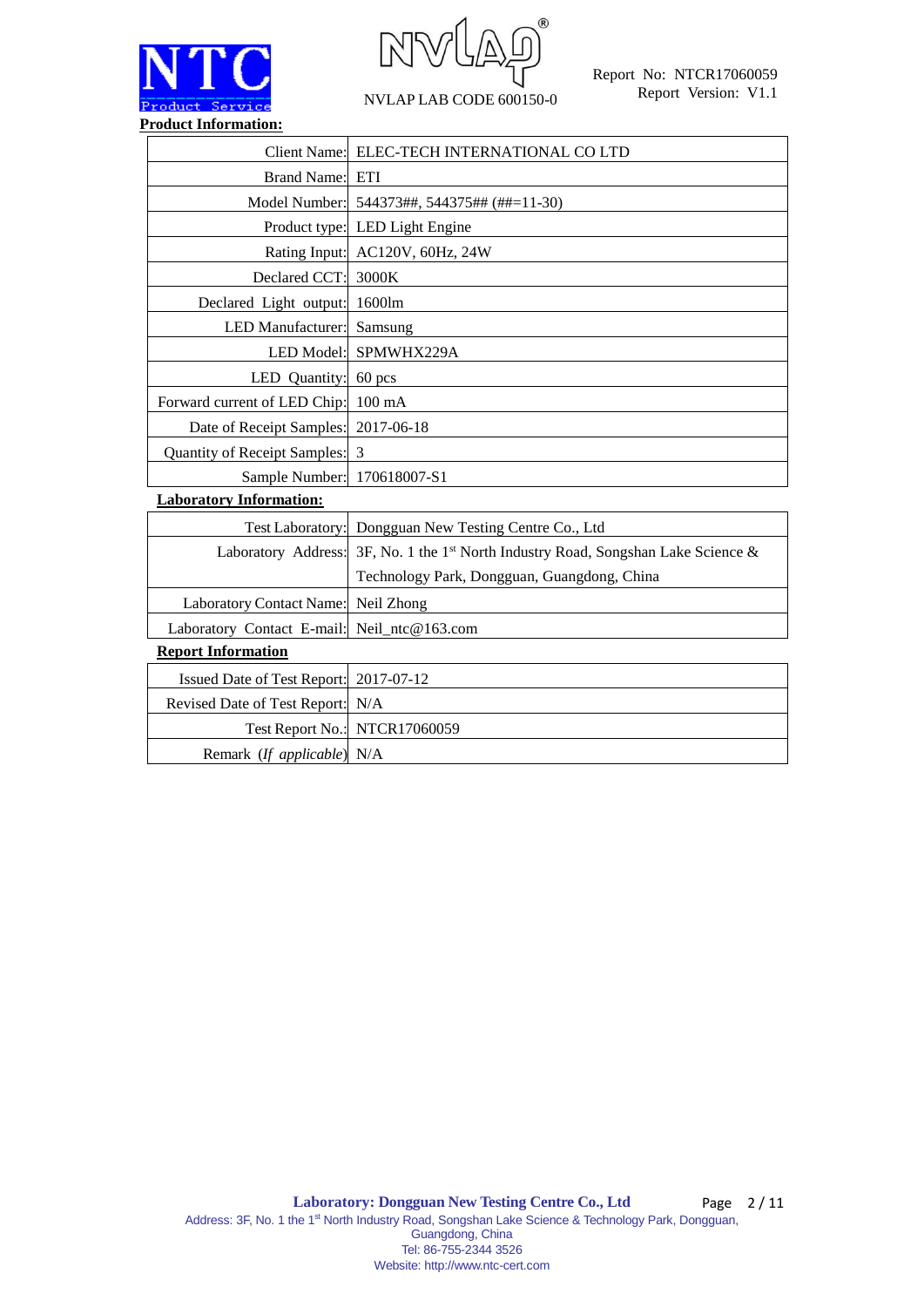



| <b>Test Specifications:</b> |                                                                       |
|-----------------------------|-----------------------------------------------------------------------|
| Date of Test                | 2017-06-25                                                            |
| Test item                   | 1. Total Luminous Flux                                                |
|                             | 2. Luminous Distribution Intensity                                    |
|                             | 3. Luminous Efficacy                                                  |
|                             | 4. Correlated Color Temperature                                       |
|                             | 5. Color Rendering Index                                              |
|                             | 6. Chromaticity Coordinate                                            |
| Reference Standard          | IES LM-79-2008 Electrical and Photometric Measurements of Solid-State |
|                             | <b>Lighting Products</b>                                              |
|                             | ANSI C78.377-2008 Specifications for the Chromaticity of Solid State  |
|                             | <b>Lighting Products</b>                                              |
|                             | CIE 13.3-1995 Method of Measuring and Specifying Color Rendering      |
|                             | Properties of Light Sources                                           |
|                             | CIE 15-2004 Technical Report Colorimetry                              |

## **Test Methods**

### **1. Photometric and Electrical measurements – Light Distribution Method:**

Photometric parameters were measured using the goniophotometer and software. The ambient temperature shall be maintained at  $25^{\circ}$  C  $\pm$  1°C, measured at a point not more than 1 m from the sample and at the same height as the sample. The sample was operated at 120 Volts AC, 60Hz. It was stabilized before measurement was made. Luminous flux, luminaire efficacy, zonal lumen were calculated from the software taken at  $1^{\circ}$  vertical intervals and  $22.5^{\circ}$  Vertical intervals.

#### **2. Photometric and Electrical Measurements – Integrating Sphere Method:**

Photometric parameters were measured using an integrating sphere, a spectroradiometer and software. The ambient temperature condition inside the sphere was maintained at  $25^{\circ}$  C  $\pm$  1<sup>o</sup> C. The sample measurements were made using a spectroradiometer connected by a fiber optic cable and detector through the detector port of the integrating sphere. The sample was operated at 120 Volts AC, 60Hz. It was stabilized before measurement was made. Chromaticity coordinates, correlated color temperature and color rendering index were calculated from the spectral radiant flux measurements taken at least 5 nm intervals over the range of 380 to 780 nm.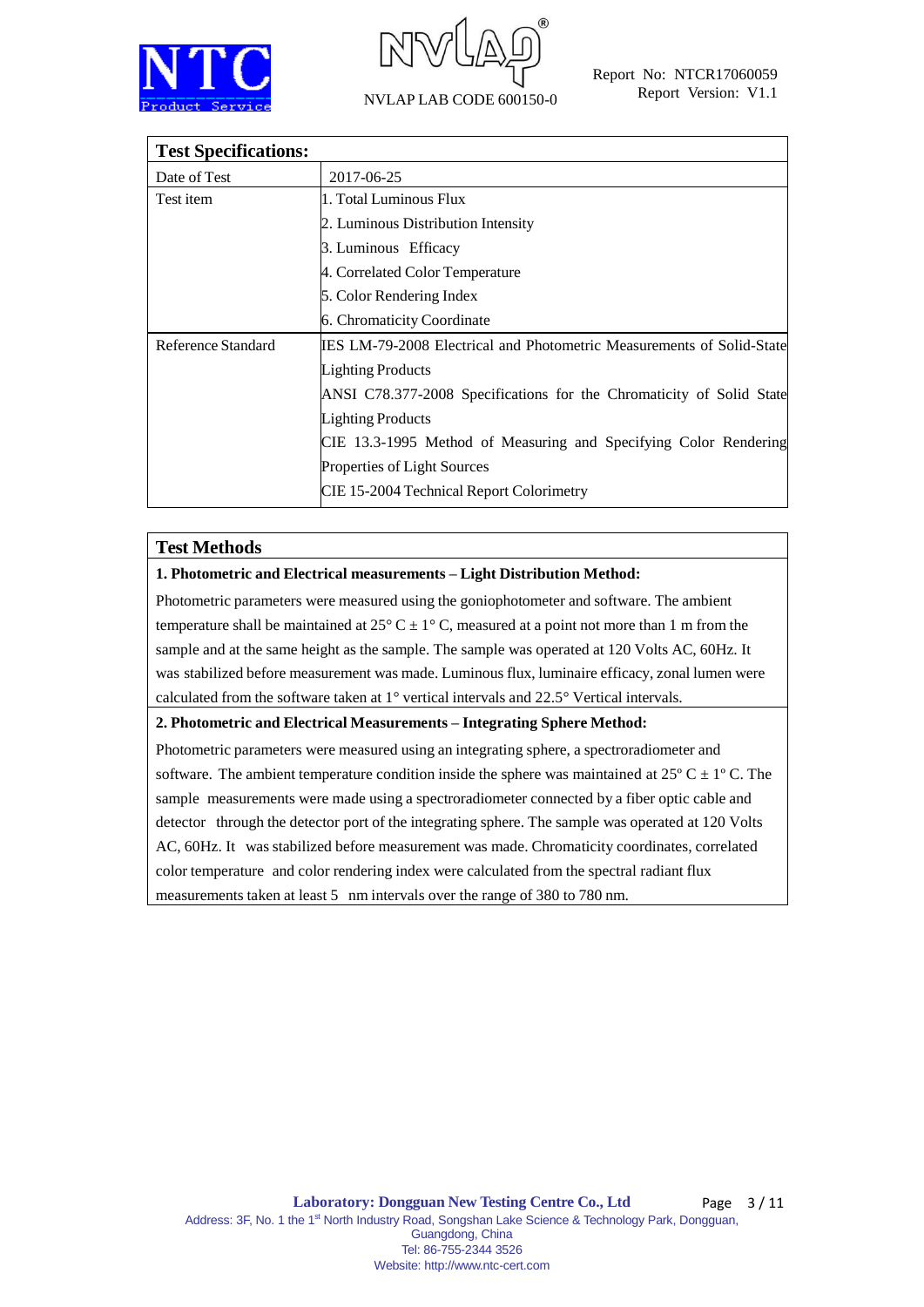



**Integrating Sphere Test Results**

| <b>Test Condition:</b> |                         |                    |                           |                  |
|------------------------|-------------------------|--------------------|---------------------------|------------------|
| <b>Test Ambient</b>    | <b>Test Humidity</b>    | <b>Orientation</b> | <b>Stabilization Time</b> | <b>Test Time</b> |
| 25.0 °C                | 50 %                    | Face Down          | 90 mins                   | 25 mins          |
|                        | <b>Electrical Data:</b> |                    |                           |                  |

| <b>Voltage (Vac)</b> | <b>Frequency (Hz)</b> | Current $(A)$ | Power $(W)$ | <b>Power Factor</b> |
|----------------------|-----------------------|---------------|-------------|---------------------|
| '20.0                | 60                    | 0.1961        | 22.98       | 0.9770              |

**Color Data:**

| <b>Parameter</b>            | <b>Result</b> |                |    | <b>Special Color Rendering</b> |
|-----------------------------|---------------|----------------|----|--------------------------------|
| CCT(K)                      | 2955          | R1             | 94 | R <sub>9</sub>                 |
| Color Rendering Index (CRI) | 93.2          | R <sub>2</sub> | 98 | R10                            |
| R <sub>9</sub>              | 59            | R <sub>3</sub> | 98 | <b>R11</b>                     |
| Chromaticity, x             | 0.4402        | R <sub>4</sub> | 93 | R12                            |
| Chromaticity, y             | 0.4053        | R <sub>5</sub> | 93 | R13                            |
| Chromaticity u'             | 0.2522        | <b>R6</b>      | 97 | R14                            |
| Chromaticity $v'$           | 0.5224        | R7             | 91 | R15                            |
| Duv                         | 0.00004       | R8             | 81 |                                |

| <b>Parameter</b>            | <b>Result</b> | <b>Special Color Rendering</b> |    |                 |     |  |  |  |  |
|-----------------------------|---------------|--------------------------------|----|-----------------|-----|--|--|--|--|
| CCT(K)                      | 2955          | R1                             | 94 | R <sub>9</sub>  | 59  |  |  |  |  |
| Color Rendering Index (CRI) | 93.2          | R <sub>2</sub>                 | 98 | R <sub>10</sub> | 94  |  |  |  |  |
| R <sub>9</sub>              | 59            | R <sub>3</sub>                 | 98 | R11             | 94  |  |  |  |  |
| Chromaticity, x             | 0.4402        | R <sub>4</sub>                 | 93 | R12             | 83  |  |  |  |  |
| Chromaticity, y             | 0.4053        | R <sub>5</sub>                 | 93 | R13             | 95  |  |  |  |  |
| Chromaticity u'             | 0.2522        | <b>R6</b>                      | 97 | R14             | 100 |  |  |  |  |
| Chromaticity $v'$           | 0.5224        | R7                             | 91 | R15             | 89  |  |  |  |  |
| Duv                         | 0.00004       | R8                             | 81 |                 |     |  |  |  |  |

# **Spectrum Diagram:**

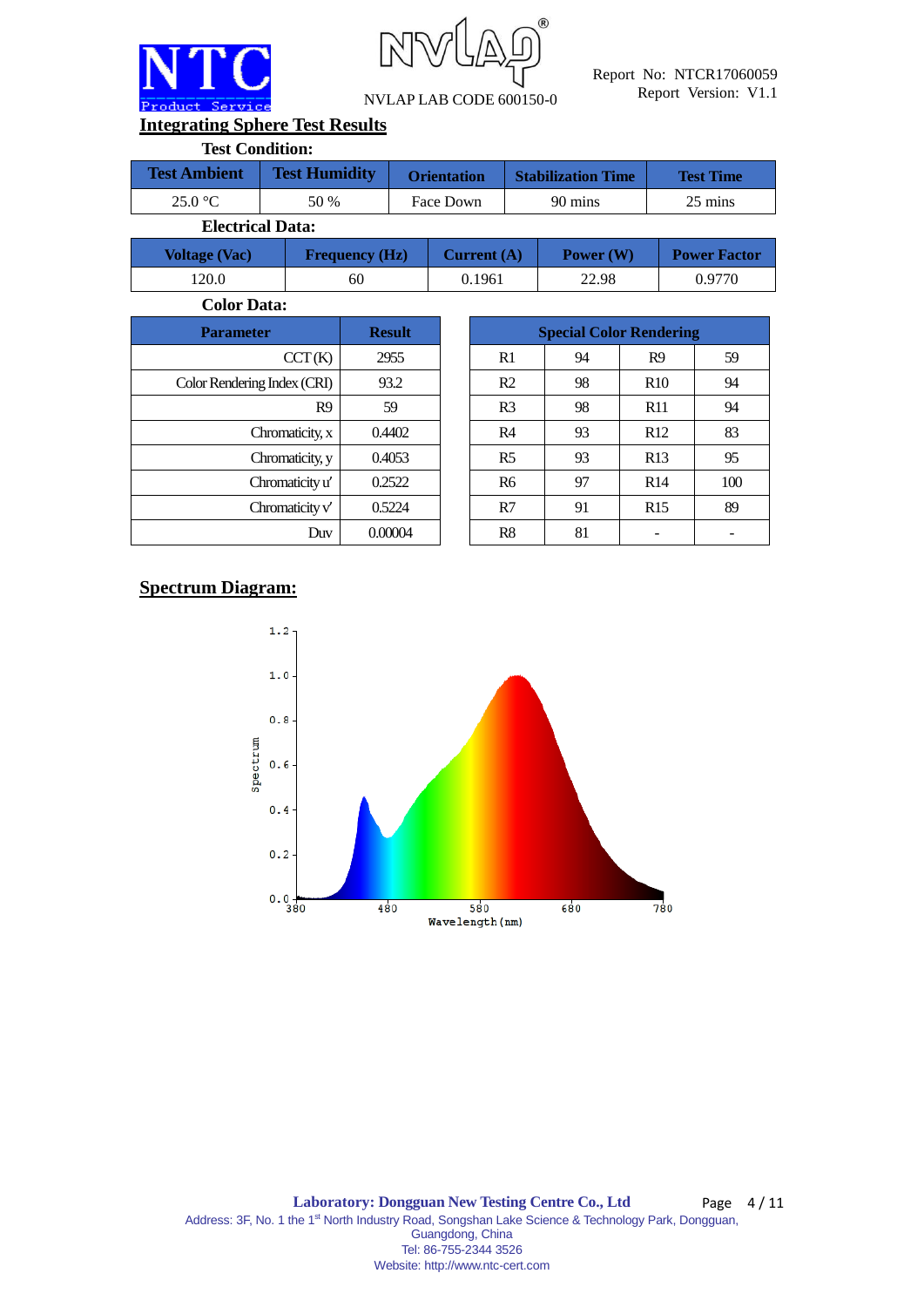

R

NVLAP LAB CODE 600150-0

Report No: NTCR17060059 Report Version: V1.1

**Goniophotemeter Test Results:**

| <b>Test Condition:</b> |                         |                    |                           |                  |
|------------------------|-------------------------|--------------------|---------------------------|------------------|
| <b>Test Ambient</b>    | <b>Test Humidity</b>    | <b>Orientation</b> | <b>Stabilization Time</b> | <b>Test Time</b> |
| 25.6 °C                | 51 %                    | Face Down          | 90 mins                   | 25 mins          |
|                        | <b>Electrical Data:</b> |                    |                           |                  |
|                        |                         |                    |                           |                  |

| <b>Voltage (Vac)</b> | <b>Frequency (Hz)</b> | Current $(A)$ | Power (W) | <b>Power Factor</b> |
|----------------------|-----------------------|---------------|-----------|---------------------|
| 120.0                | 60                    | 0.1961        | 22.98     | 0.9770              |

## **Goniophotometer Data:**

| <b>Parameter</b>                                       | <b>Result</b> |
|--------------------------------------------------------|---------------|
| Total Luminous (lm)                                    | 1610.9        |
| Total Luminous per foot (lm/ft)                        | N/A           |
| Luminous Efficacy $\langle \text{Im}/\text{w} \rangle$ | 70.11         |
| Zonal Lumens Distribution $(0-90^{\circ})$             | 82.9%         |
| Beam Angle $(°)$                                       | 125.2         |
| Center Beam Candle Power (cd)                          | 389           |

## **Luminous Intensity Distribution Diagram:**

### LUMINOUS INTENSITY DISTRIBUTION DIAGRAM

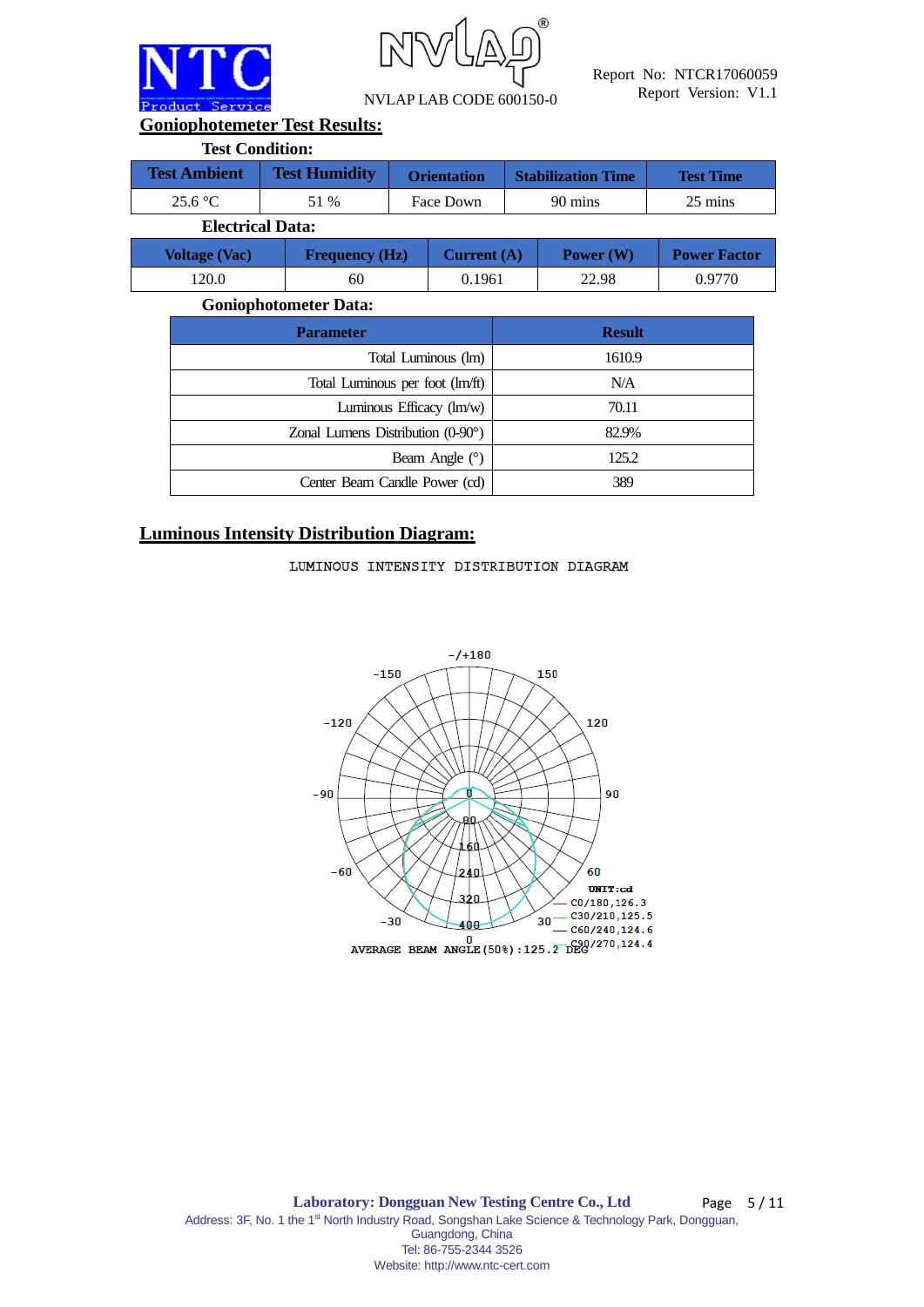



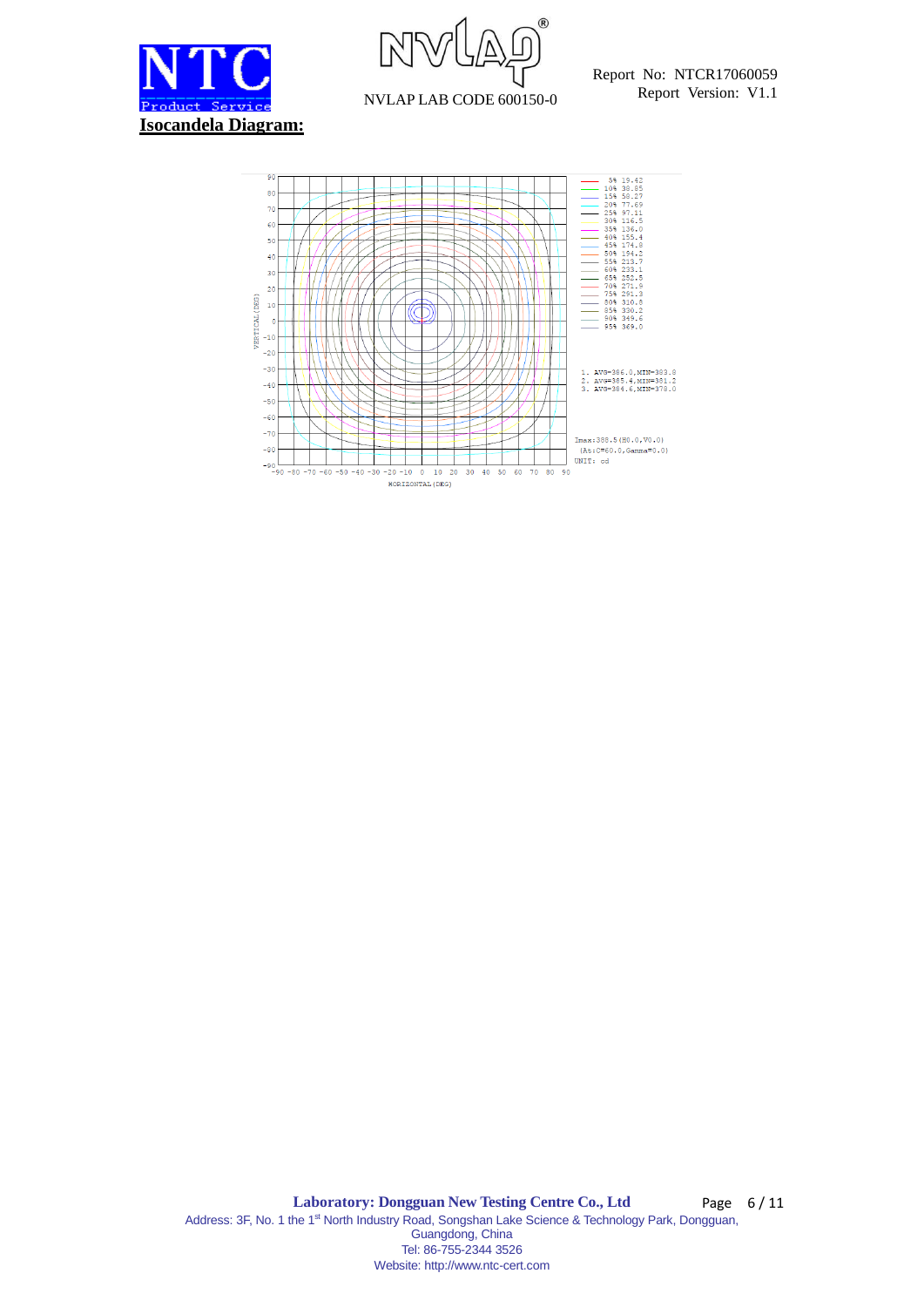



#### ZONAL FLUX DIAGRAM:

| Y          | C <sub>0</sub>                                                      | C45   | C90   | C135  | C180  | C225  | C270  | C315  | Y           | $\Phi$ zone | $\Phi$ total | <b>tlum.lamp</b> |
|------------|---------------------------------------------------------------------|-------|-------|-------|-------|-------|-------|-------|-------------|-------------|--------------|------------------|
| 10         | 382.2                                                               | 383.0 | 382.8 | 382.9 | 383.1 | 382.6 | 382.9 | 382.4 | $0 - 10$    | 36.79       | 36.79        | 2.28.2.28        |
| 20         | 366.1                                                               | 366.9 | 367.0 | 367.3 | 368.0 | 366.0 | 365.8 | 366.5 | $10 - 20$   | 106.2       | 143.0        | 8.88,8.88        |
| 30         | 340.4                                                               | 341.1 | 340.2 | 341.4 | 342.0 | 339.1 | 339.1 | 339.8 | $20 - 30$   | 163.7       | 306.7        | 19.19            |
| 40         | 305.5                                                               | 305.9 | 304.4 | 306.0 | 307.0 | 302.8 | 302.5 | 304.3 | $30 - 40$   | 202.7       | 509.4        | 31.6, 31.6       |
| 50         | 262.0                                                               | 262.2 | 259.3 | 261.2 | 263.3 | 257.6 | 257.8 | 260.2 | $40 - 50$   | 218.9       | 728.3        | 45.2.45.2        |
| 60         | 211.6                                                               | 210.9 | 207.5 | 209.6 | 212.0 | 206.0 | 205.8 | 209.2 | $50 - 60$   | 210.6       | 938.9        | 58.3,58.3        |
| 70         | 156.0                                                               | 154.2 | 150.5 | 152.2 | 155.2 | 148.7 | 148.9 | 153.1 | $60 - 70$   | 179.2       | 1118         | 69.4.69.4        |
| 80         | 102.8                                                               | 98.94 | 95.13 | 97.12 | 101.3 | 93.93 | 93.91 | 98.78 | $70 - 80$   | 131.4       | 1249         | 77.6,77.6        |
| 90         | 66.60                                                               | 62.58 | 59.95 | 62.42 | 65.18 | 60.29 | 59.65 | 63.69 | $80 - 90$   | 84.72       | 1334         | 82.8,82.8        |
| 100        | 50.56                                                               | 53.68 | 51.93 | 53.92 | 49.87 | 52.35 | 51.84 | 55.01 | $90 - 100$  | 61.67       | 1396         | 86.7,86.7        |
| 110        | 47.05                                                               | 48.07 | 48.25 | 48.25 | 46.34 | 46.81 | 48.00 | 49.13 | $100 - 110$ | 52.75       | 1449         | 89.9.89.9        |
| 120        | 43.41                                                               | 43.70 | 44.60 | 43.96 | 42.96 | 42.68 | 44.15 | 44.41 | 110-120     | 45.29       | 1494         | 92.7,92.7        |
| 130        | 40.01                                                               | 40.16 | 40.70 | 40.35 | 39.70 | 39.40 | 40.14 | 40.62 | $120 - 130$ | 37.62       | 1532         | 95.1.95.1        |
| 140        | 37.08                                                               | 37.26 | 37.12 | 37.36 | 36.58 | 36.39 | 36.66 | 37.40 | 130-140     | 29.87       | 1561         | 96.9,96.9        |
| 150        | 35.42                                                               | 35.30 | 34.61 | 34.91 | 34.17 | 34.03 | 34.20 | 35.06 | 140-150     | 22.47       | 1584         | 98.3.98.3        |
| 160        | 34.53                                                               | 34.82 | 34.06 | 33.69 | 32.49 | 31.07 | 33.81 | 32.67 | 150-160     | 15.75       | 1600         | 99.3,99.3        |
| 170        | 28.82                                                               | 29.69 | 29.58 | 30.38 | 30.01 | 26.74 | 30.51 | 27.13 | 160-170     | 8.992       | 1609         | 99.9,99.9        |
| 180        | 18.58                                                               | 17.75 | 21.11 | 19.09 | 18.57 | 17.76 | 21.13 | 19.07 | 170-180     | 2.316       | 1611         | 100,100          |
| <b>DEG</b> | LUMINOUS INTENSITY:cd<br>Less than $35\frac{1}{2}$ Percent = 19.2 % |       |       |       |       |       |       |       |             |             | UNIT:1m      |                  |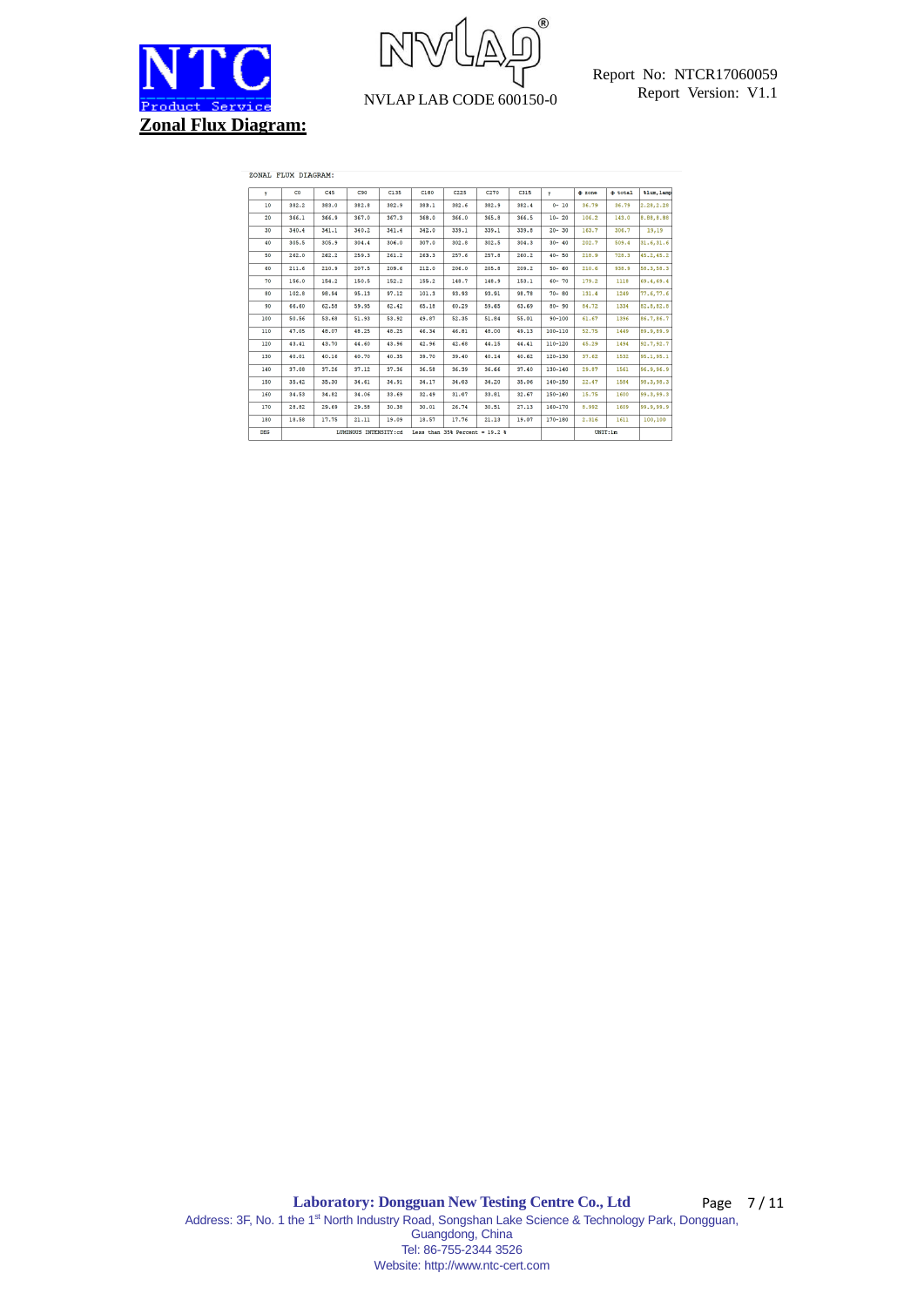



**Luminous Distribution Intensity Data:**

| Table-                  |                          |               |                      |                                 |                          |            |                                  |            |                          |                                                                                                          |            |            |            |                                            |            |                     | UNIT: cd   |            |            |
|-------------------------|--------------------------|---------------|----------------------|---------------------------------|--------------------------|------------|----------------------------------|------------|--------------------------|----------------------------------------------------------------------------------------------------------|------------|------------|------------|--------------------------------------------|------------|---------------------|------------|------------|------------|
| C(DEG)                  |                          |               |                      |                                 |                          |            |                                  |            |                          |                                                                                                          |            |            |            |                                            |            |                     |            |            |            |
| (DEC)                   | o                        | 15            | 30                   | 45                              | 60                       | 75         | 90                               | 105        | 120                      | 135                                                                                                      | 150        | 165        | 180        | 195                                        | 210        | 225                 | 240        | 255        | 270        |
| $\circ$                 | 388                      | 388           | 388                  | 388                             | 389                      | 388        | 388                              | 388        | 388                      | 388                                                                                                      | 389        | 389        | 388        | 388                                        | 388        | 388                 | 389        | 388        | 388        |
| 5                       | 387                      | 387           | 387                  | 386                             | 387                      | 387        | 387                              | 387        | 387                      | 387                                                                                                      | 387        | 387        | 387        | 387                                        | 387        | 387                 | 386        | 387        | 387        |
| 10                      | 382                      | 383           | 383                  | 383                             | 383                      | 383        | 383                              | 383        | 383                      | 383                                                                                                      | 383        | 383        | 383        | 383                                        | 383        | 383                 | 383        | 382        | 383        |
| 15                      | 376                      | 377           | 376                  | 376                             | 376                      | 376        | 376                              | 376        | 376                      | 377                                                                                                      | 376        | 376        | 377        | 376                                        | 376        | 375                 | 375        | 375        | 376        |
| 20<br>25                | 366<br>355               | 368<br>356    | 367<br>355           | 367<br>355                      | 367<br>355               | 367<br>355 | 367<br>355                       | 368<br>355 | 367<br>355               | 367<br>355                                                                                               | 367<br>356 | 368<br>356 | 368<br>356 | 366<br>355                                 | 367<br>355 | 366<br>354          | 366<br>354 | 366<br>353 | 366<br>354 |
| 30                      | 340                      | 342           | 341                  | 341                             | 341                      | 341        | 340                              | 341        | 341                      | 341                                                                                                      | 341        | 341        | 342        | 340                                        | 340        | 339                 | 339        | 339        | 339        |
| 35                      | 324                      | 326           | 325                  | 325                             | 324                      | 323        | 323                              | 324        | 324                      | 325                                                                                                      | 324        | 325        | 326        | 324                                        | 324        | 322                 | 322        | 322        | 322        |
| 40                      | 305                      | 307           | 306                  | 306                             | 305                      | 305        | 304                              | 305        | 305                      | 306                                                                                                      | 305        | 306        | 307        | 305                                        | 305        | 303                 | 303        | 302        | 302        |
| 45                      | 285                      | 287           | 285                  | 285                             | 284                      | 284        | 283                              | 284        | 283                      | 285                                                                                                      | 284        | 285        | 286        | 283                                        | 283        | 282                 | 281        | 281        | 281        |
| 50                      | 262                      | 264           | 262                  | 262                             | 261                      | 260        | 259                              | 260        | 260                      | 261                                                                                                      | 261        | 262        | 263        | 260                                        | 260        | 258                 | 258        | 257        | 258        |
| 55                      | 238                      | 240           | 238                  | 237                             | 235                      | 236        | 234                              | 236        | 235                      | 236                                                                                                      | 236        | 237        | 238        | 235                                        | 235        | 233                 | 233        | 232        | 232        |
| 60                      | 212                      | 214           | 212                  | 211                             | 208                      | 209        | 208                              | 208        | 208                      | 210                                                                                                      | 209        | 211        | 212        | 208                                        | 208        | 206                 | 206        | 205        | 206        |
| 65                      | 184                      | 186           | 184                  | 183                             | 181                      | 180        | 179                              | 180        | 180                      | 181                                                                                                      | 181        | 182        | 184        | 180                                        | 179        | 178                 | 177        | 177        | 177        |
| 70                      | 156                      | 157           | 156                  | 154                             | 152                      | 152        | 150                              | 151        | 151                      | 152                                                                                                      | 152        | 154        | 155        | 152                                        | 151        | 149                 | 148        | 148        | 149        |
| 75                      | 128                      | 130           | 128                  | 126                             | 123                      | 123        | 122                              | 122        | 122                      | 124                                                                                                      | 124        | 126        | 127        | 124                                        | 123        | 120                 | 120        | 119        | 120        |
| 80                      | 103                      | 104           | 101                  |                                 | 98.9 96.6                |            |                                  |            | 96.2 95.1 95.9 95.7 97.1 |                                                                                                          | 97.9       | 99.8       | 101        |                                            |            | 98.2 96.2 93.9 93.4 |            | 92.8       | 93.9       |
| 85                      | 82.2                     | 82.2          | 78.8                 | 76.9                            | 74.7                     | 74.3       | 73.5                             | 74.1       | 74.2                     | 75.8                                                                                                     | 76.5       | 79.1       | 80.3       | 77.3                                       | 75.0       | 72.8                | 72.1       | 71.6       | 72.6       |
| 90                      | 66.6                     | 67.2          | 64.5                 |                                 | $62.6$ 60.8              | 60.3       | 60.0                             | 60.5       |                          | $61.0$ 62.4                                                                                              | 63.5       | 64.9       |            | $65.2$ 63.8                                | 62.2       | 60.3 59.5           |            | 58.9       | 59.6       |
| 95                      |                          |               |                      |                                 |                          |            |                                  |            |                          | 59.5 58.2 56.4 54.8 54.5 54.4 54.8 55.5 56.7 57.6 54.1 55.3 53.4 56.5 55.1 54.2                          |            |            |            |                                            |            |                     |            | 53.9       | 54.4       |
| 100                     |                          |               |                      |                                 |                          |            |                                  |            |                          | 50.6 50.5 54.2 53.7 52.5 51.8 52.4 53.0 52.4 53.0 52.8 49.5 49.9 48.8 51.8 52.4 52.0 51.4                |            |            |            |                                            |            |                     |            |            | 51.8       |
| 105                     |                          |               |                      |                                 |                          |            |                                  |            | 48.6                     | 48.9 49.7 49.8 51.0 50.4 50.1 50.2 50.6 51.3 50.9 49.2 48.0 48.2 47.4 48.2 49.5 49.7 49.5 49.9           | 48.3 46.9  |            |            |                                            |            |                     |            | 47.5       | 48.0       |
| 110<br>115              |                          | $45.2$ $44.9$ | 44.9                 |                                 | 47.0 46.7 47.0 48.1 48.1 |            | 48.2 48.3 48.5                   |            |                          |                                                                                                          |            |            |            | 46.5 46.3 45.8 46.0 46.8 47.4              |            |                     |            | 45.5       | 46.1       |
| 120                     | 43.4                     |               | $43.3$ $43.1$        |                                 | 45.6 45.9<br>43.7 44.0   |            | 46.2 46.5 46.4<br>44.3 44.6 44.5 |            |                          | 46.4 46.0 45.0<br>44.3 44.0                                                                              | 43.3       | 44.7       |            | 44.7 44.2<br>43.1 43.0 42.6 42.5 42.7 43.3 |            | 44.1 44.7           | 45.2       | 43.6       | 44.2       |
| 125                     |                          |               | $41.7$ $41.6$ $41.4$ |                                 |                          |            |                                  |            |                          | 41.9 42.0 42.5 42.6 42.7 42.5 42.2                                                                       | 41.6       |            |            | 41.4 41.3 40.9 40.8 41.0 41.4              |            |                     |            | 41.7       | 42.1       |
| 130                     |                          |               |                      |                                 |                          |            |                                  |            |                          | 40.0 40.1 39.9 40.2 40.3 40.6 40.7 41.0 40.7 40.4 39.9                                                   |            |            |            | 39.8 39.7 39.4 39.2 39.4 39.8              |            |                     |            | 40.0       | 40.1       |
| 135                     | 38.5                     |               | 38.6 38.4            | 38.6                            | 38.6                     | 38.7       | 38.7                             | 39.3       | 39.1                     | 38.8                                                                                                     | 38.3       | 38.3       | 38.2       | 37.8                                       | 37.8       | 37.8                | 38.1       | 38.3       | 38.3       |
| 140                     | 37.1                     | 37.3          | 37.1                 | 37.3                            | 37.0                     | 37.1       | 37.1                             | 37.6       | 37.3                     | 37.4                                                                                                     | 36.9       | 36.9       | 36.6       | 36.4                                       | 36.4       | 36.4                | 36.6       | 36.7       | 36.7       |
| 145                     |                          |               | 36.0 36.2 36.0       |                                 | $36.1$ 35.7              |            | 35.7 35.8 36.2                   |            | 36.0                     | 36.0                                                                                                     | 35.8       | 35.5       |            | 35.3 34.9 35.0 35.1                        |            |                     | 35.2       | 35.1       | 35.3       |
| 150                     |                          |               |                      |                                 |                          |            |                                  |            |                          | 35.4 35.5 35.6 35.3 34.9 34.8 34.6 34.8 34.9 34.9 34.4 34.4 34.2 33.6 34.0 34.0 34.0 34.0 34.2           |            |            |            |                                            |            |                     |            |            |            |
| 155                     |                          |               |                      |                                 |                          |            |                                  |            |                          | 34.5 35.3 35.2 35.1 34.3 34.7 33.9 34.1 33.1 34.0 33.8 33.7 33.0 32.7 32.5 33.1 33.0 32.2 33.2           |            |            |            |                                            |            |                     |            |            |            |
| 160                     |                          |               |                      |                                 |                          |            |                                  |            |                          | 34.5 35.1 35.1 34.8 34.5 32.6 34.1 32.2 33.0 33.7 33.6 33.7 32.5 30.8 31.0 31.1 32.8                     |            |            |            |                                            |            |                     |            | 33.3       | 33.8       |
| 165                     | 33.4                     | 33.8          | 33.9                 | 33.4                            | 32.9                     |            | 30.8 27.0 28.8                   |            | 33.0                     | 33.6                                                                                                     | 33.2       | 33.1       | 32.9       | 27.7                                       | 26.9       | 28.7                | 32.6       | 33.0       | 33.4       |
| 170                     |                          |               | 28.8 30.0 30.5       | 29.7                            | 29.2                     |            |                                  |            |                          | 30.6 29.6 30.0 30.2 30.4 30.9                                                                            |            |            |            | 30.6 30.0 28.9 27.6 26.7 28.6              |            |                     |            | 30.2       | 30.5       |
| 175                     |                          |               |                      |                                 |                          |            |                                  |            |                          | 22.0 22.9 22.9 21.9 21.0 20.7 20.8 21.9 22.8 23.3 23.0 21.7 22.6 20.2 21.0 20.2 20.3 21.5 22.4           |            |            |            |                                            |            |                     |            |            |            |
| 180                     |                          |               |                      |                                 |                          |            |                                  |            |                          | 18.6 19.2 19.0 17.8 19.0 17.8 19.0 18.8 21.1 20.0 19.5 19.1 18.8 18.2 18.6 19.2 19.0 17.8 19.0 18.8 21.1 |            |            |            |                                            |            |                     |            |            |            |
|                         |                          |               |                      |                                 |                          |            |                                  |            |                          |                                                                                                          |            |            |            |                                            |            |                     |            |            |            |
|                         |                          |               |                      |                                 |                          |            |                                  |            |                          |                                                                                                          |            |            |            |                                            |            |                     |            |            |            |
| Table-<br>-2<br>C (DEG) |                          |               |                      |                                 |                          |            |                                  |            |                          |                                                                                                          |            |            |            |                                            |            |                     | UNIT: ed   |            |            |
| (DEG)                   | 285                      | 300           | 315                  | 330                             | 345                      |            |                                  |            |                          |                                                                                                          |            |            |            |                                            |            |                     |            |            |            |
| O                       | 388                      | 388           | 388                  | 389                             | 389                      |            |                                  |            |                          |                                                                                                          |            |            |            |                                            |            |                     |            |            |            |
| 5                       | 386                      | 387           | 387                  | 387                             | 387                      |            |                                  |            |                          |                                                                                                          |            |            |            |                                            |            |                     |            |            |            |
| 10                      | 382                      | 382           | 382                  | 383                             | 383                      |            |                                  |            |                          |                                                                                                          |            |            |            |                                            |            |                     |            |            |            |
| 15                      | 375                      | 376           | 376                  | 376                             | 376                      |            |                                  |            |                          |                                                                                                          |            |            |            |                                            |            |                     |            |            |            |
| 20                      | 365                      | 366           | 366                  | 367                             | 367                      |            |                                  |            |                          |                                                                                                          |            |            |            |                                            |            |                     |            |            |            |
| 25                      | 353                      | 354           | 354                  | 355                             | 355                      |            |                                  |            |                          |                                                                                                          |            |            |            |                                            |            |                     |            |            |            |
| 30                      | 339                      | 340           | 340                  | 341                             | 341                      |            |                                  |            |                          |                                                                                                          |            |            |            |                                            |            |                     |            |            |            |
| 35                      | 322                      | 323           | 323                  | 325                             | 324                      |            |                                  |            |                          |                                                                                                          |            |            |            |                                            |            |                     |            |            |            |
| 40                      | 303                      | 304           | 304                  | 306                             | 306                      |            |                                  |            |                          |                                                                                                          |            |            |            |                                            |            |                     |            |            |            |
| 45                      | 281                      | 283           | 283                  | 285                             | 285                      |            |                                  |            |                          |                                                                                                          |            |            |            |                                            |            |                     |            |            |            |
| 50                      | 258                      | 260           | 260                  | 262                             | 263                      |            |                                  |            |                          |                                                                                                          |            |            |            |                                            |            |                     |            |            |            |
| 55                      | 233                      | 235           | 236                  | 238                             | 238                      |            |                                  |            |                          |                                                                                                          |            |            |            |                                            |            |                     |            |            |            |
| 60                      | 206                      | 209           | 209                  | 212                             | 212                      |            |                                  |            |                          |                                                                                                          |            |            |            |                                            |            |                     |            |            |            |
| 65                      | 178                      | 180           | 181                  | 184                             | 185                      |            |                                  |            |                          |                                                                                                          |            |            |            |                                            |            |                     |            |            |            |
| 70<br>75                | 149<br>121               | 152<br>123    | 153<br>125           | 156<br>128                      | 157<br>129               |            |                                  |            |                          |                                                                                                          |            |            |            |                                            |            |                     |            |            |            |
| 80                      | 94.7 97.0 98.8           |               |                      | 102                             |                          |            |                                  |            |                          |                                                                                                          |            |            |            |                                            |            |                     |            |            |            |
| 85                      | 73.3                     | 75.5          | 77.1                 | 80.0 82.6                       | 104                      |            |                                  |            |                          |                                                                                                          |            |            |            |                                            |            |                     |            |            |            |
| 90                      |                          |               |                      | 60.4 62.1 63.7 66.0 67.5        |                          |            |                                  |            |                          |                                                                                                          |            |            |            |                                            |            |                     |            |            |            |
| 95                      |                          |               |                      | 55.0 56.4 57.9 59.5 59.9        |                          |            |                                  |            |                          |                                                                                                          |            |            |            |                                            |            |                     |            |            |            |
| 100                     |                          |               |                      | 52.5 53.8 55.0 55.4 50.9        |                          |            |                                  |            |                          |                                                                                                          |            |            |            |                                            |            |                     |            |            |            |
| 105                     |                          |               |                      | 50.6 52.0 52.1 50.9 49.2        |                          |            |                                  |            |                          |                                                                                                          |            |            |            |                                            |            |                     |            |            |            |
| 110                     | 48.5                     |               |                      | 49.2 49.1 48.1 47.4             |                          |            |                                  |            |                          |                                                                                                          |            |            |            |                                            |            |                     |            |            |            |
| 115                     |                          |               |                      | 46.4 46.9 46.6 46.0 45.6        |                          |            |                                  |            |                          |                                                                                                          |            |            |            |                                            |            |                     |            |            |            |
| 120                     |                          |               |                      | 44.4 44.8 44.4 44.1 43.8        |                          |            |                                  |            |                          |                                                                                                          |            |            |            |                                            |            |                     |            |            |            |
| 125                     |                          |               |                      | 42.4 42.6 42.4 42.3 42.1        |                          |            |                                  |            |                          |                                                                                                          |            |            |            |                                            |            |                     |            |            |            |
| 130                     |                          |               |                      | 40.4 40.7 40.6 40.5 40.3        |                          |            |                                  |            |                          |                                                                                                          |            |            |            |                                            |            |                     |            |            |            |
| 135                     | 38.5 38.8 38.9           |               |                      | 38.9 38.7                       |                          |            |                                  |            |                          |                                                                                                          |            |            |            |                                            |            |                     |            |            |            |
| 140                     | 36.9                     | 37.1          | 37.4                 | 37.4                            | 37.3                     |            |                                  |            |                          |                                                                                                          |            |            |            |                                            |            |                     |            |            |            |
| 145                     | 35.5                     | 35.5          | 36.0                 | 36.1                            | 36.0                     |            |                                  |            |                          |                                                                                                          |            |            |            |                                            |            |                     |            |            |            |
| 150                     | 34.2 34.4 35.1           |               |                      | 35.2 35.5                       |                          |            |                                  |            |                          |                                                                                                          |            |            |            |                                            |            |                     |            |            |            |
| 155                     |                          |               |                      | 33.5 33.4 35.0 35.0 35.1        |                          |            |                                  |            |                          |                                                                                                          |            |            |            |                                            |            |                     |            |            |            |
| 160                     |                          |               |                      | 33.8 34.0 32.7 34.2 32.0        |                          |            |                                  |            |                          |                                                                                                          |            |            |            |                                            |            |                     |            |            |            |
|                         |                          |               |                      |                                 |                          |            |                                  |            |                          |                                                                                                          |            |            |            |                                            |            |                     |            |            |            |
| 165                     | 33.4 32.4 28.5 27.1 30.1 |               |                      |                                 |                          |            |                                  |            |                          |                                                                                                          |            |            |            |                                            |            |                     |            |            |            |
| 170                     |                          |               |                      | 29.7 29.2 27.1 27.6 28.3        |                          |            |                                  |            |                          |                                                                                                          |            |            |            |                                            |            |                     |            |            |            |
| 175<br>190              | 100 105 10               |               | n.                   | 22.6 22.2 21.2 20.0 20.1<br>10B | 10.2                     |            |                                  |            |                          |                                                                                                          |            |            |            |                                            |            |                     |            |            |            |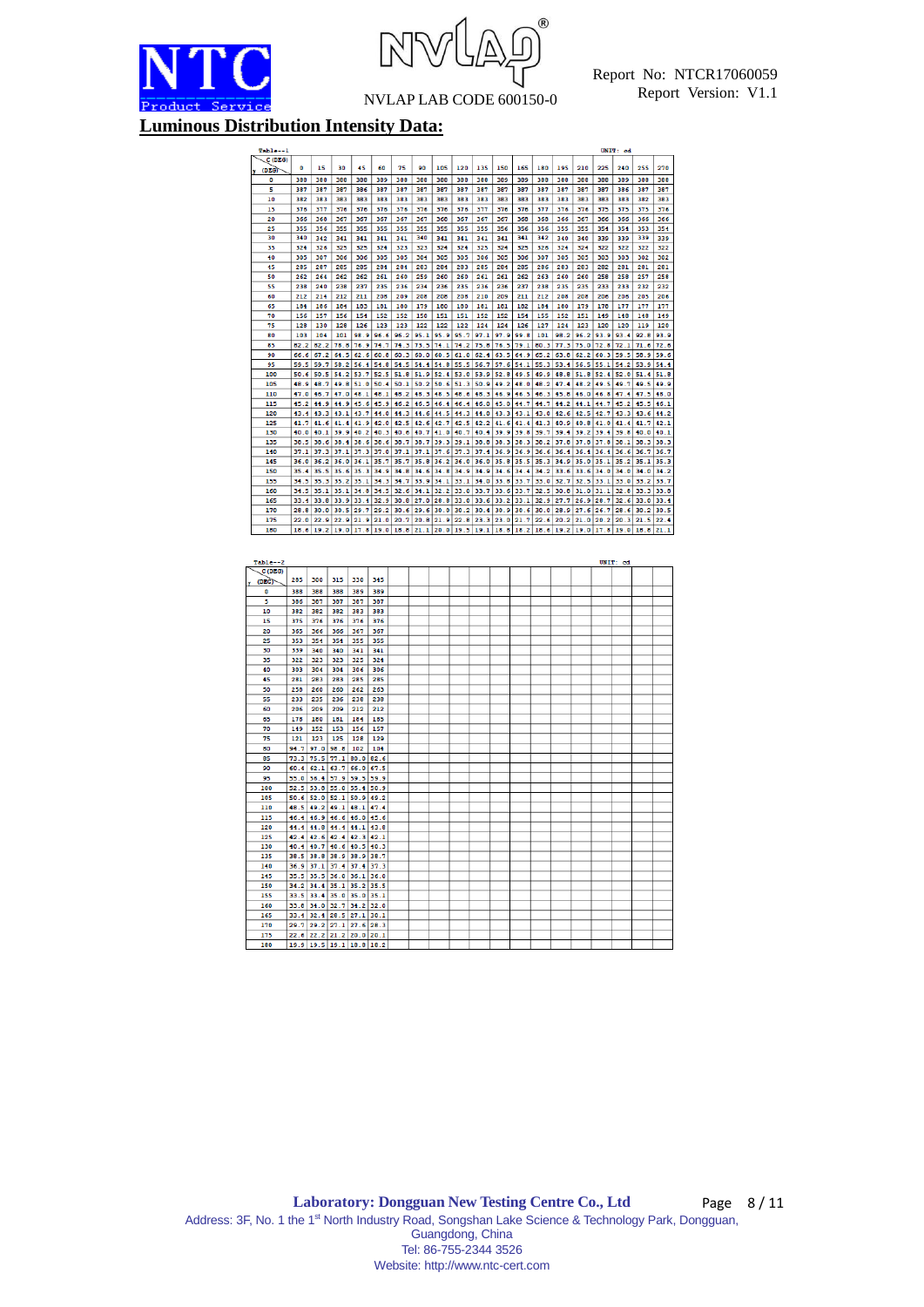



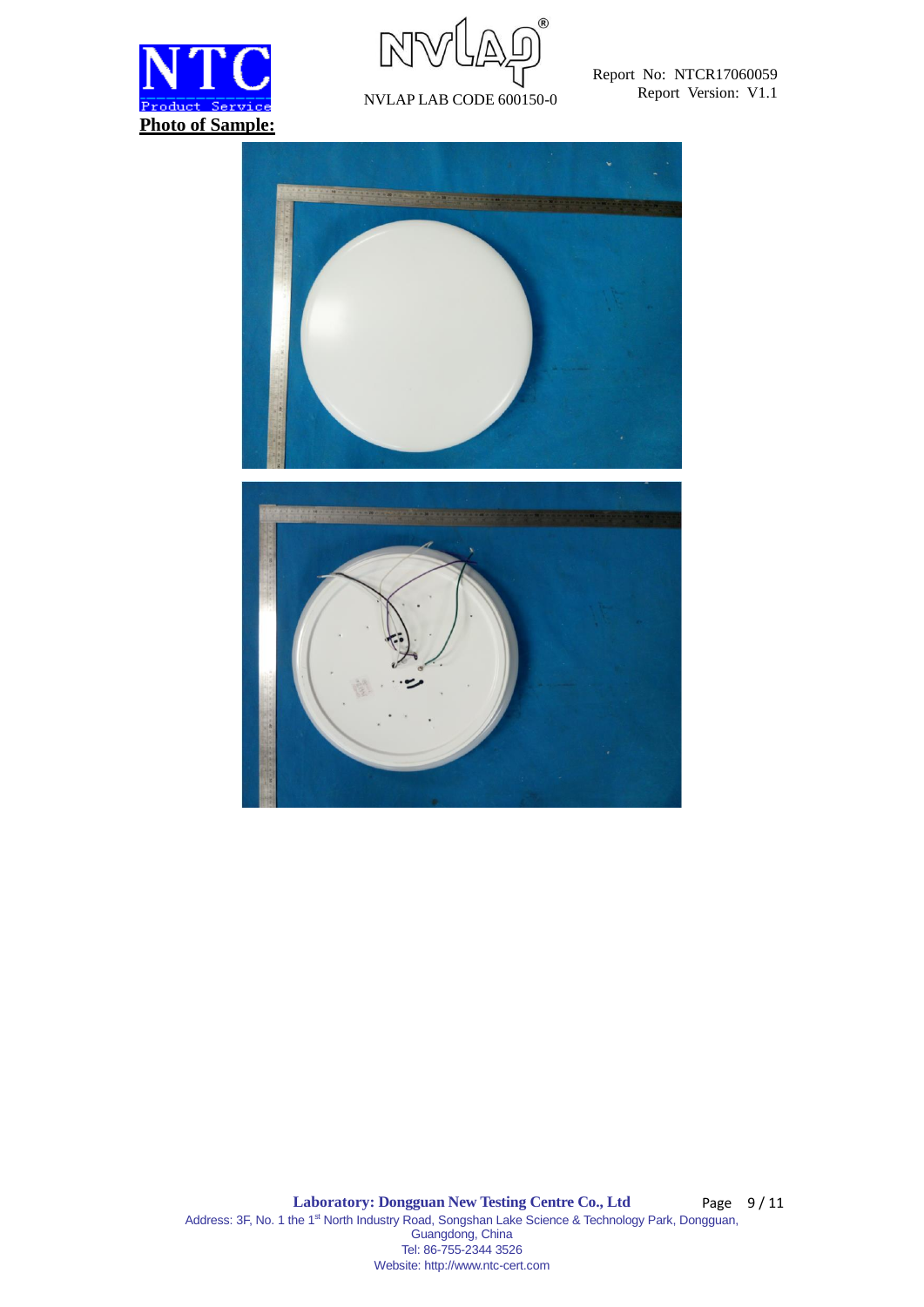



NVLAP LAB CODE 600150-0

Report No: NTCR17060059 Report Version: V1.1

| <b>Equipment ID</b> | <b>Equipment Name</b>        | Last Cal.  | Due Cal.   |
|---------------------|------------------------------|------------|------------|
| NTC-F01-001         | Goniophotometer System       | 2016-12-03 | 2017-12-02 |
| NTC-F01-006         | 2.0 meter Integrating Sphere | 2016-12-03 | 2017-12-02 |
| NTC-F01-013         | Standard Lamp                | 2016-12-27 | 2017-12-26 |
| NTC-F01-031         | Digital Power Meter          | 2016-12-05 | 2017-12-04 |
| NTC-F01-019         | Temperature & Humidity Meter | 2016-11-28 | 2017-11-27 |